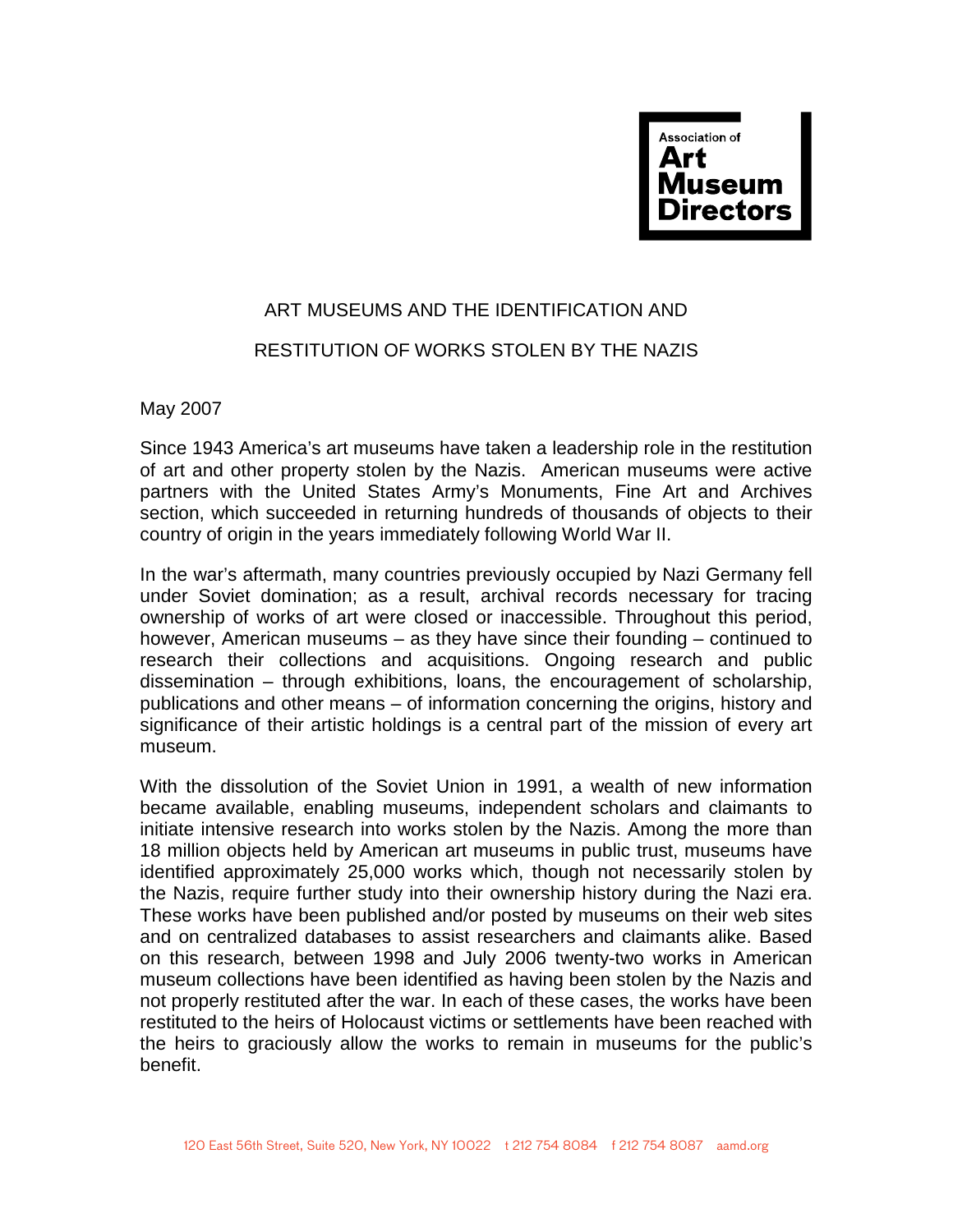America's museums have been working hard to ensure they do not have in their collections works that were stolen by the Nazis. In 1997, the Association of Art Museum Directors (AAMD) convened a task force to draft guidelines on art stolen by the Nazis and not restituted. The guidelines, first published in June 1998 and amended in 2001, formed the basis of the Washington Principles drafted by the Washington Conference on Holocaust-era Assets, the first conference in the U.S. to address Holocaust assets. The AAMD also worked closely with the President's Commission on Holocaust Assets in the US to develop guidelines and mechanisms for the identification of works stolen by the Nazis and not restituted and the restitution of those works to the original owners or heirs. AAMD and the American Association of Museums have jointly adopted a set of Recommended Procedures for investigating Nazi-era cultural assets. In addition, these organizations have cooperated to create the Nazi-Era Provenance Internet Portal, a searchable registry of objects in U.S. museum collections that changed hands in Continental Europe during the Nazi era, to make it easier for claimants to pursue lost works. AAMD also actively participated in the hearing "Review of the Repatriation of Holocaust Art Assets in the United States" conducted by the U.S. House of Representatives' Committee on Financial Services, Domestic and International Monetary Policy Subcommittee, on July 27, 2006. Hearing archives are available to the public on the subcommittee's website.

Provenance research is complex. Ownership records are often incomplete, wartime documents may have been destroyed, and standards of record keeping have changed over time. Provenance research requires the expert physical examination of works of art, and the thorough investigation of museum archives, auction and exhibition catalogues, monographic studies, and catalogues of collections, dealer records, photographic archives, and publications of the wartime activities of dealers and collectors. It can require examination of archives in foreign countries, access to documents that may not be publicly accessible, and considerable time, expertise, expense and diligence. New documents relevant to provenance research become available each year: by 2001, some 400,000 pages of previously classified data had been released in the U.S. These documents, however, represent but a small percentage of the archival material that remains to be studied.

Despite these challenges, American art museums have focused provenance research on those works that may have been affected by the Holocaust. Most of the larger art museums have already completed much of their research and are continuing this work as new information becomes available. Smaller institutions are dedicating resources to provenance research as aggressively as possible. Careful, reliable research takes time, and America's art museums are fully committed to this vital process.

To ensure continued transparency in the acquisition and presentation of their collections, to facilitate the identification of works that were stolen by the Nazis and not restituted, and to ensure prompt and sensitive responses to claimants, museum directors address the following questions: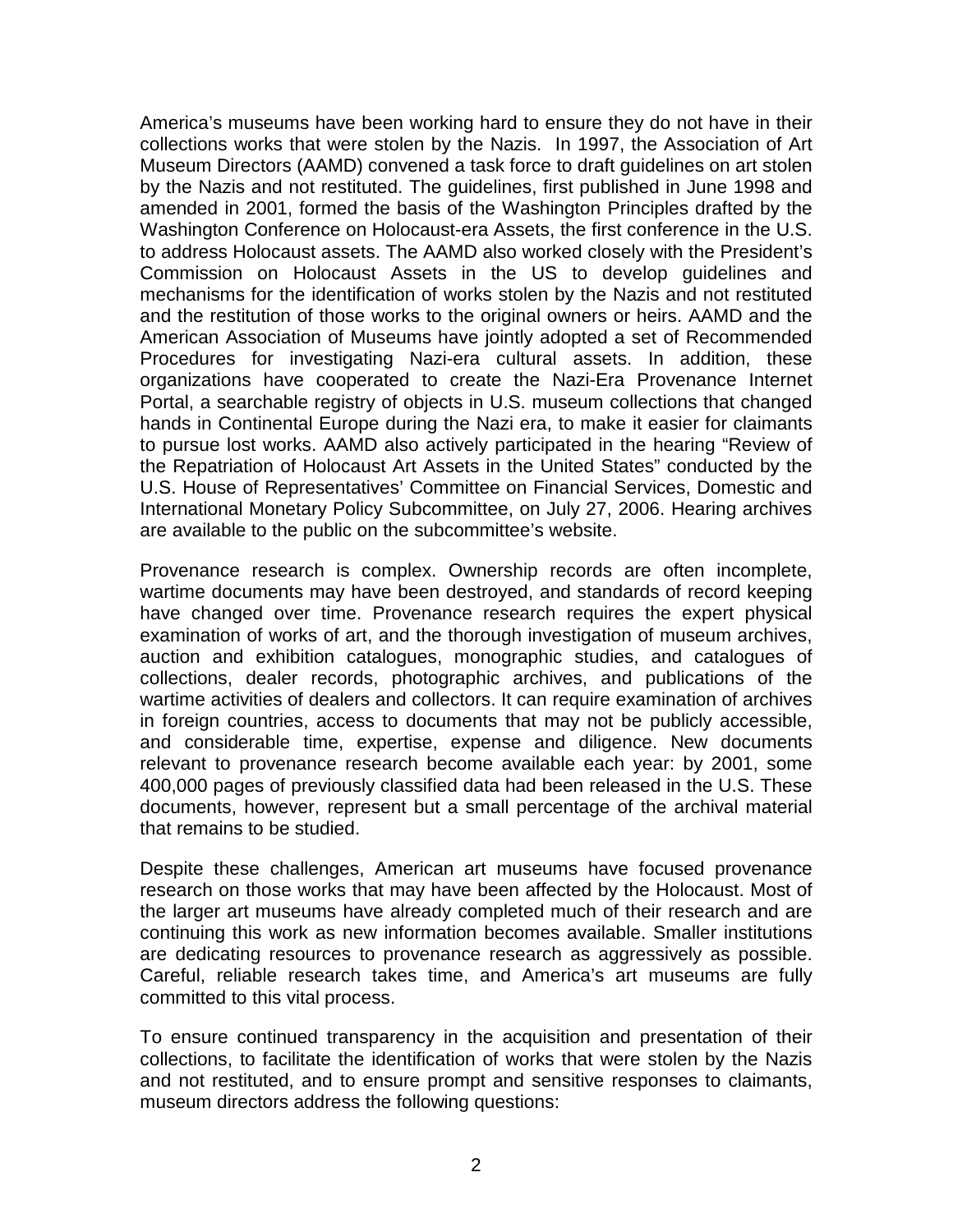- Has the museum identified  $-$  or is it in the process of identifying  $-$  all objects in its collection that underwent a change of ownership between 1933 and 1945, and that were in continental Europe between those dates?
- Has the museum made it a priority to conduct provenance research on those objects, while balancing this commitment of financial and staff resources with its ongoing educational responsibilities to its community?
- Has the museum made public the results of its provenance research, and is it continuing to do so?
- Is the museum sharing its findings with peer institutions to assist them with their research into comparable works, and is the museum contributing information to centralized databases and related art recovery information resources?
- Given the complicated nature of ownership claims, is the museum balancing a swift and compassionate response to claimants with its responsibility as an institution to act with care and prudence in protecting the works it holds in trust for the public?
- Is a prospective ownership claim accompanied by definitive proof, or is further research required to confirm the claim, and is the museum able to assist with that research?
- What are the steps a museum should take in establishing whether a claim is legitimate?
- When new research provides conclusive evidence of prior rightful ownership, is the museum taking responsible action even if no formal claim has been made?
- Before purchasing a work or accepting a gift or a loan with an incomplete ownership history, has the museum undertaken additional research to determine its Nazi-era provenance status?
- Is the museum updating its provenance research to the best of its ability as new information becomes available?

American museums are committed to conducting research to determine if works in their collections were stolen by the Nazis and not restituted, and responding quickly and scrupulously to requests for restitution from the heirs of the original owners. Underlying this principle is a set of core values to which the members of AAMD subscribe and which guide all aspects of their work as museum professionals. These core values are: